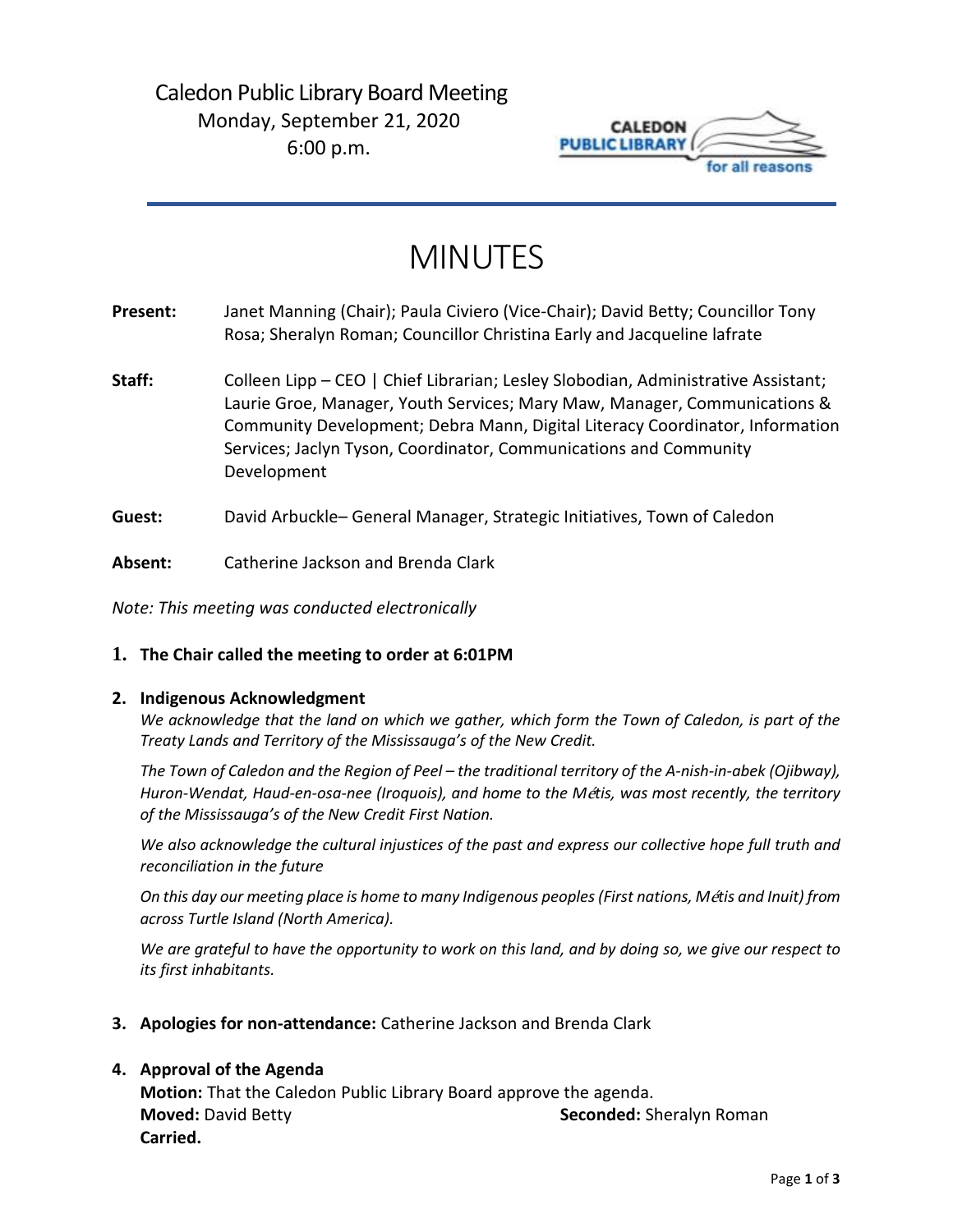# **5. Disclosure of pecuniary interest:** None

## **6. Presentations**

**a. Preview of New Caledon Public Library Website – Debra Mann, Digital Literacy Coordinator, and Jaclyn Tyson, Coordinator, Communications and Community Development.** 

Leads of the Library's Web Development Team shared the process for creating the new website as well as a video preview, highlighting its improved functionality and structure.

## **7. Consent Agenda**

- **a.** Minutes of the August 17, 2020 meeting
- **b.** CEO/Chief Librarian's Report
- **c.** Strategic Actions Update

**Motion:** That the Caledon Public Library Board receive all reports within the consent agenda. **Moved:** Paula Civiero **Seconded:** Jacqueline lafrate  **Carried.** 

## **8. Business arising from the minutes:** None

## **9. Staff Reports**

## **a. Treasurer's Report and Financial Statements**

**Motion:** That the Caledon Public Library Board receive the Treasurer's Report and related financials.

**Moved:** Councillor Tony Rosa **Seconded:** David Betty **Carried.**

## **b. Accessibility Policy Report**

**Motion:** That the Caledon Public Library Board approve and adopt the drafted Accessibility Policy with the discussed revisions.

**Moved:** Councillor Christina Early **Seconded:** David Betty **Carried.** 

# **c. Volunteer Policy Report**

**Motion:** That the Caledon Public Library Board approve and adopt the revised Volunteer Policy.

**Moved:** Paula Civiero **Seconded:** David Betty **Carried.**

# **d. Town of Caledon Health and Safety Policy Statement**

**Motion:** That the Caledon Public Library Board receive and adopt the Town of Caledon Health and Safety Policy Statement. **Moved:** Councillor Tony Rosa **Seconded:** Sheralyn Roman **Carried.**